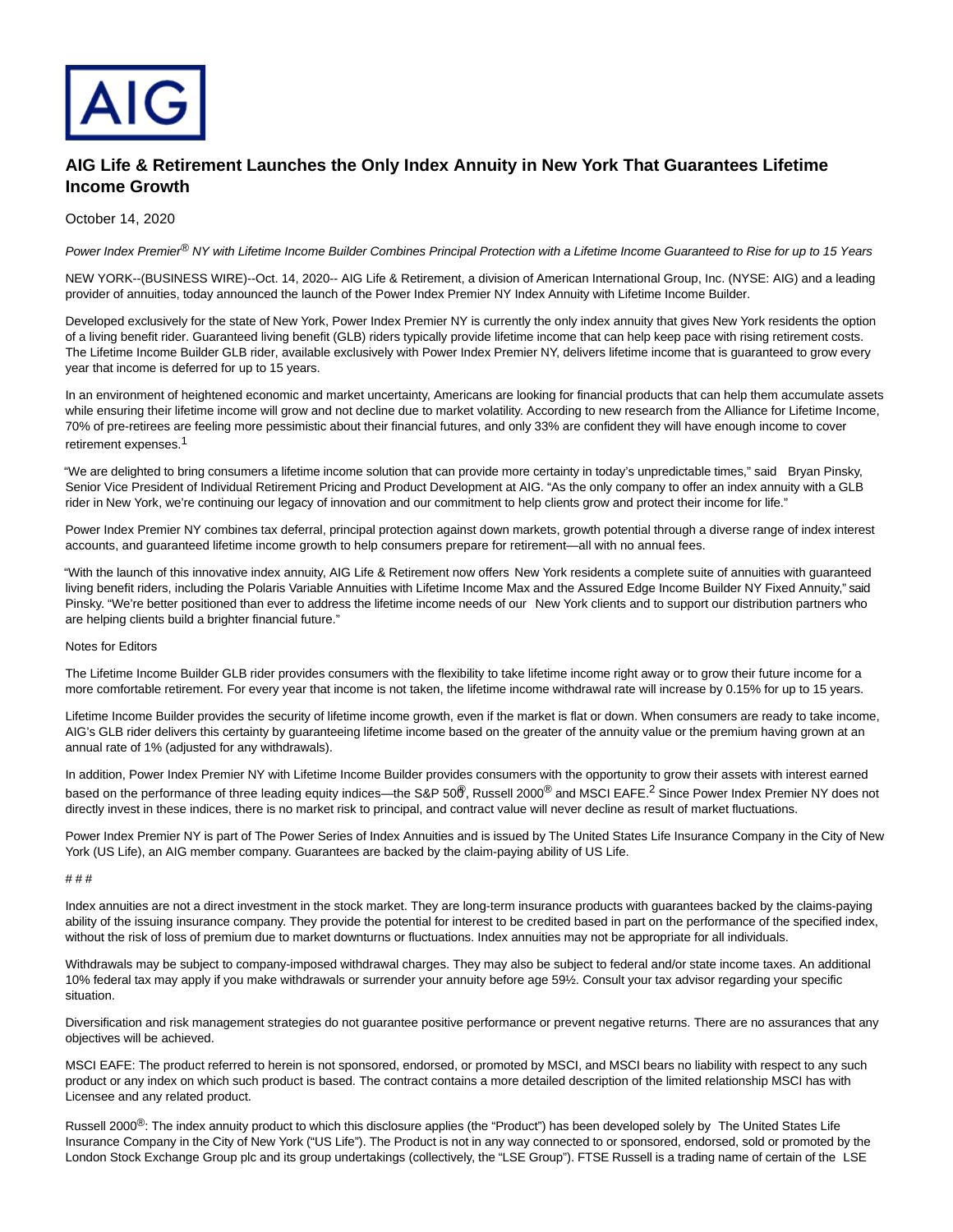Group companies.

All rights in the Russell 2000<sup>®</sup> Index (the "Index") vest in the relevant LSE Group company which owns the Index. Russell®, Russell 2000<sup>®</sup>, FTSE<sup>®</sup> Russell<sup>®</sup>, and FTSE Russell<sup>®</sup> are trade mark(s) of the relevant LSE Group companies and are used by any other LSE Group company under license.  $TMX^{\circledR}$  is a trade mark of TSX, Inc. and used by the LSE Group under license.

The Index is calculated by or on behalf of FTSE International Limited or its affiliate, agent or partner. The LSE Group does not accept any liability whatsoever to any person arising out of (a) the use of, reliance on or any error in the Index or (b) the purchase of or operation of the Product. The LSE Group makes no claim, prediction, warranty or representation either as to the results to be obtained from the Product or the suitability of the Index for the purpose to which it is being put by US Life.

The S&P 500<sup>®</sup> Index is a product of S&P Dow Jones Indices LLC ("SPDJI"), and has been licensed for use by The United States Life Insurance Company in the City of New York ("US Life") and affiliates. Standard & Poor's, <sup>®</sup> S&P,<sup>®</sup> and S&P 500<sup>®</sup> are registered trademarks of Standard & Poor's Financial Services LLC ("S&P"); Dow Jones® is a registered trademark of Dow Jones Trademark Holdings LLC ("Dow Jones"); and these trademarks have been licensed for use by SPDJI and sublicensed for certain purposes by US Life and affiliates. US Life and affiliates' products are not sponsored, endorsed, sold or promoted by SPDJI, Dow Jones, S&P, or their respective affiliates, and none of such parties make any representation regarding the advisability of purchasing such product(s) nor do they have any liability for any errors, omissions, or interruptions of the S&P 500<sup>®</sup> Index.

Power Index Premier NY is issued by **The United States Life Insurance Company in the City of New York** (US Life), 175 Water Street, New York, NY 10038. Power Index Premier NY Single Premium Deferred Fixed Index Annuity, Contract Numbers: USL-800 (12/19) and USL-800-GLB (12/19). US Life is a member of the American International Group, Inc. (AIG) family of financial services companies. The underwriting risks, financial and contractual obligations and support functions associated with the annuities issued by US Life are its responsibility. Guarantees are backed by the claims-paying ability of US Life.

Not FDIC or NCUA/NCUSIF Insured May Lose Value • No Bank or Credit Union Guarantee Not a Deposit • Not Insured by any Federal Government Agency

# # #

## **About AIG Life & Retirement**

AIG Life & Retirement brings together a broad portfolio of protection, retirement savings, investment and lifetime income solutions to help people achieve financial and retirement security. The business consists of four operating segments – Individual Retirement, AIG Retirement Services, Life Insurance and Institutional Markets – and holds longstanding, leading market positions in many of the markets it serves.

AIG Life & Retirement includes AIG member insurance companies American General Life Insurance Company (Houston, TX), The United States Life Insurance Company in the City of New York, and The Variable Annuity Life Insurance Company (VALIC), Houston, TX as well as their affiliates. Securities products are distributed by AIG Capital Services, Inc., member FINRA. Additional information about AIG Life & Retirement can be found at [www.linkedin.com/showcase/aig-life-&-retirement.](https://cts.businesswire.com/ct/CT?id=smartlink&url=http%3A%2F%2Fwww.linkedin.com%2Fshowcase%2Faig-life-%26-retirement&esheet=52305910&newsitemid=20201014005499&lan=en-US&anchor=www.linkedin.com%2Fshowcase%2Faig-life-%26amp%3B-retirement&index=1&md5=9af04f3179f0d395d48bc17f32c65b7f)

#### **About AIG**

American International Group, Inc. (AIG) is a leading global insurance organization. AIG member companies provide a wide range of property casualty insurance, life insurance, retirement solutions, and other financial services to customers in more than 80 countries and jurisdictions. These diverse offerings include products and services that help businesses and individuals protect their assets, manage risks and provide for retirement security. AIG common stock is listed on the New York Stock Exchange.

Additional information about AIG can be found a[t www.aig.com |](https://cts.businesswire.com/ct/CT?id=smartlink&url=http%3A%2F%2Fwww.aig.com&esheet=52305910&newsitemid=20201014005499&lan=en-US&anchor=www.aig.com&index=2&md5=0c5ce875e0f37f5669b8573534cbee38) YouTube: [www.youtube.com/aig |](https://cts.businesswire.com/ct/CT?id=smartlink&url=http%3A%2F%2Fwww.youtube.com%2Faig&esheet=52305910&newsitemid=20201014005499&lan=en-US&anchor=www.youtube.com%2Faig&index=3&md5=50afe53cdc88049c5325001ce2345369) Twitter: @AIGinsurance [www.twitter.com/AIGinsurance |](https://cts.businesswire.com/ct/CT?id=smartlink&url=http%3A%2F%2Fwww.twitter.com%2FAIGinsurance&esheet=52305910&newsitemid=20201014005499&lan=en-US&anchor=www.twitter.com%2FAIGinsurance&index=4&md5=d1920c565064f40284664ec86e427635) LinkedIn: [www.linkedin.com/company/aig.](https://cts.businesswire.com/ct/CT?id=smartlink&url=http%3A%2F%2Fwww.linkedin.com%2Fcompany%2Faig&esheet=52305910&newsitemid=20201014005499&lan=en-US&anchor=www.linkedin.com%2Fcompany%2Faig&index=5&md5=a05c1c6d91335cb722176a89afc18d47) These references with additional information about AIG have been provided as a convenience, and the information contained on such websites is not incorporated by reference into this press release.

AIG is the marketing name for the worldwide property-casualty, life and retirement, and general insurance operations of American International Group, Inc. For additional information, please visit our website at [www.aig.com.](https://cts.businesswire.com/ct/CT?id=smartlink&url=http%3A%2F%2Fwww.aig.com&esheet=52305910&newsitemid=20201014005499&lan=en-US&anchor=www.aig.com&index=6&md5=ca4e8dbc68165947e0ef3f6d00b010ee) All products and services are written or provided by subsidiaries or affiliates of American International Group, Inc. Products or services may not be available in all countries and jurisdictions, and coverage is subject to underwriting requirements and actual policy language. Non-insurance products and services may be provided by independent third parties. Certain propertycasualty coverages may be provided by a surplus lines insurer. Surplus lines insurers do not generally participate in state guaranty funds, and insureds are therefore not protected by such funds.

<sup>1</sup> Alliance for Lifetime Income. COVID-19 Retirement Reset #3. [https://www.allianceforlifetimeincome.org/feature/americans-more-pessimistic-about](https://cts.businesswire.com/ct/CT?id=smartlink&url=https%3A%2F%2Fwww.allianceforlifetimeincome.org%2Ffeature%2Famericans-more-pessimistic-about-retirement-plans-due-to-pandemic%2F&esheet=52305910&newsitemid=20201014005499&lan=en-US&anchor=https%3A%2F%2Fwww.allianceforlifetimeincome.org%2Ffeature%2Famericans-more-pessimistic-about-retirement-plans-due-to-pandemic%2F&index=7&md5=a6ad44d22fc5696d8aa7f1e717982625)retirement-plans-due-to-pandemic/

2 Interest earned in Power Index Premier NY is calculated using index performance over a specific term subject to an index rate cap. The index rate cap is the maximum percentage of index performance that can be credited as interest for an index term. The S&P 500, Russell 2000<sup>®</sup> and MSCI EAFE are price return indices and do not include the impact of dividends. No index interest is earned in flat or down markets.

View source version on [businesswire.com:](http://businesswire.com/)<https://www.businesswire.com/news/home/20201014005499/en/>

Sabra Purtill (Investors)[: sabra.purtill@aig.com](mailto:sabra.purtill@aig.com) Shelley Singh (Investors): [shelley.singh@aig.com](mailto:shelley.singh@aig.com) Marc Hazelton (Media): [marc.hazelton@aig.com](mailto:marc.hazelton@aig.com) Matt Burkhard (Media)[: matt.burkhard@aig.com](mailto:matt.burkhard@aig.com)